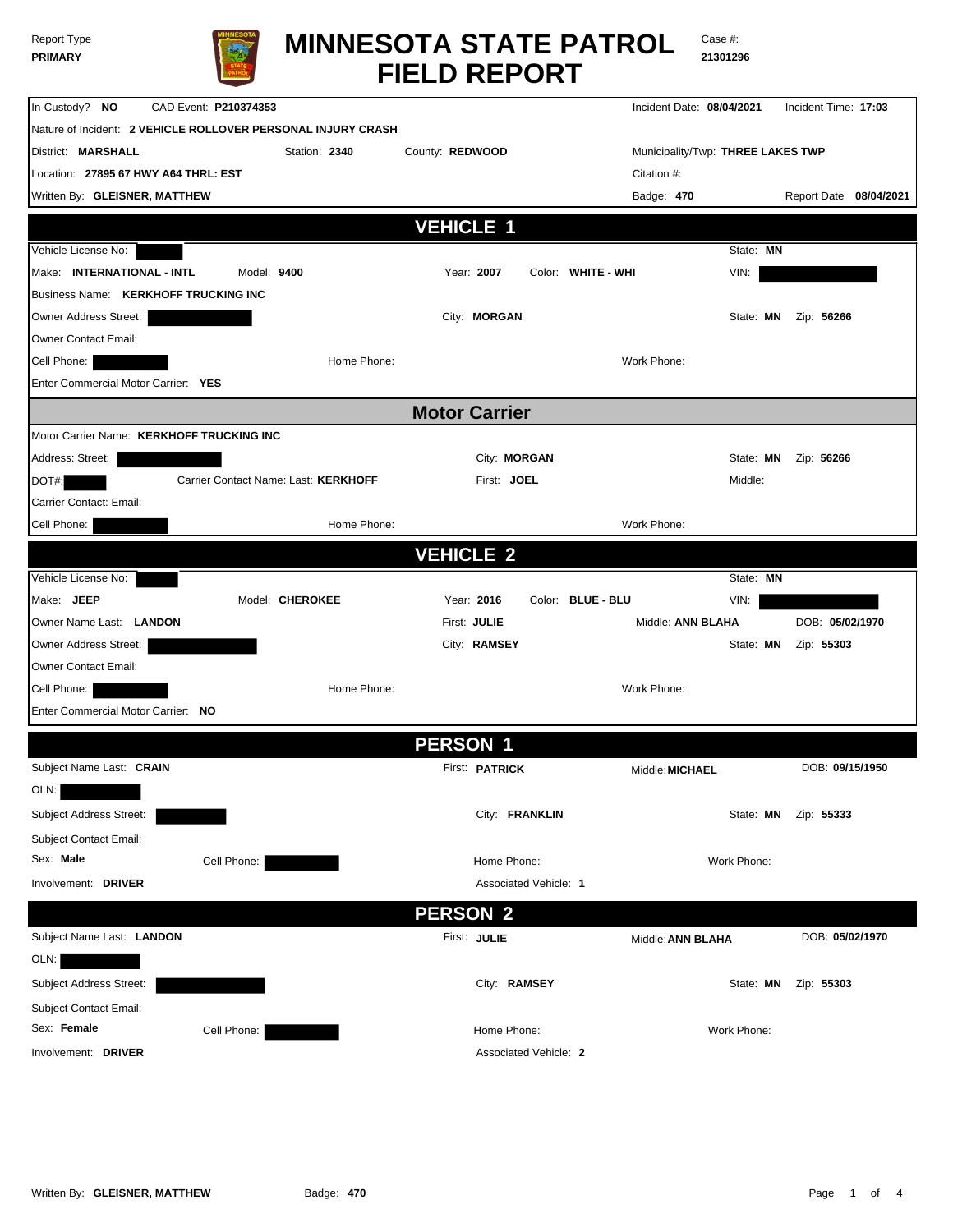|                             |             | <b>PERSON 3</b>       |                 |                 |
|-----------------------------|-------------|-----------------------|-----------------|-----------------|
| Subject Name Last: FRANZEN  |             | First: MELISA         | Middle: LOPEZ   | DOB: 06/09/1980 |
| OLN:                        |             |                       |                 |                 |
| Subject Address Street:     |             | City: HOPKINS         | State: MN       | Zip: 55343      |
| Subject Contact Email:      |             |                       |                 |                 |
| Sex: Female                 | Cell Phone: | Home Phone:           | Work Phone:     |                 |
| Involvement: PASSENGER      |             | Associated Vehicle: 2 |                 |                 |
|                             |             | <b>PERSON 4</b>       |                 |                 |
| Subject Name Last: MINER    |             | First: CAMERON        | Middle: CHARLES | DOB: 05/15/1903 |
| OLN:                        |             |                       |                 |                 |
| Subject Address Street:     |             | City: REDWOOD FALLS   | State: MN       | Zip: 56283      |
| Subject Contact Email:      |             |                       |                 |                 |
| Sex: Male                   | Cell Phone: | Home Phone:           | Work Phone:     |                 |
| Involvement: WITNESS        |             | Associated Vehicle:   |                 |                 |
|                             |             | <b>PERSON 5</b>       |                 |                 |
| Subject Name Last: JENNIGES |             | First: JOSEPH         | Middle: CARL    | DOB: 07/27/1959 |
| OLN:                        |             |                       |                 |                 |
| Subject Address Street:     |             | City: SPRINGFIELD     | State: MN       | Zip: 56087      |
| Subject Contact Email:      |             |                       |                 |                 |
| Sex: Male                   | Cell Phone: | Home Phone:           | Work Phone:     |                 |
| Involvement: WITNESS        |             | Associated Vehicle:   |                 |                 |
|                             |             | <b>NARRATIVE</b>      |                 |                 |

 On Wednesday, 8/4/2021, I, Trooper Matthew Gleisner, SP470, was working a scheduled 1600 to 0200 hour shift for the Minnesota State Patrol. I was driving a fully marked State Patrol squad car. Weather was clear and overcast with a slight wind and roads were dry.

At about 1703 hours, I was southbound on US Highway 71 about 2 miles south of Redwood Falls, MN when Minnesota State Patrol Commercial Vehicle Enforcement Sergeant Sabrina Skold, SP300, notified me over the radio of a two vehicle crash at State Highway 67 and Redwood County Road 13 near Gilfillan Farms. Sgt. Skold asked me to start heading that way as she was already on scene for a separate obligation. I then activated my emergency lights and siren and advised Marshall State Patrol dispatch that I was enroute. Sgt. Skold then advised via radio that there were injuries from the crash and one of the vehicles rolled over into the ditch. At this time the Redwood County Sheriff's Office was dispatching Morgan Fire Department, Morgan Ambulance, Centra Care Ambulance, and Redwood County Sheriff's deputies. Trooper (Trp.) Daniel Walker, SP646, was also enroute to this crash.

At about 1710 hours, I arrived on scene. I observed a white 2007 International Model 9400 Tractor Truck with MN License: in the southbound lane of Co Rd 13 facing southbound. I also observed a white Ford Explorer with MN License: , registered to Jenniges, Joseph Carl DOB:7/27/1959,  $\overline{\phantom{a}}$  , behind the International truck that was later identified as a witness to the crash. I observed a blue 2016 Jeep Cherokee with MN License: overturned on its roof in the ditch on the southeast side of the intersection. Next to the Jeep, I was addressed by a male standing on the shoulder, later identified as Miner, Cameron Charles DOB: 5/15/2003, Redwood Falls, MN 56283, stated he was also a witness to the crash. I then observed two females laying on the ground near the Jeep that appeared to be injured. One of the females was later identified as Landon, Julie Ann Blaha DOB: 5/2/1970, who was the driver. The other female was later identified as Franzen, Melisa Lopez DOB: 6/9/1980. nTrp. Walker and Sgt. Skold were both tending to Landon and Franzen. Trp. Walker then advised me to speak with the driver of the International Semi, who was standing by the witness vehicle. During this time, Morgan Ambulance, Morgan Fire Department, and Centra Care Ambulance arrived on scene.

I then spoke with the male driver of the International semi, identified by MN Driver's License as Crain, Patrick Michael DOB: 9/15/1950; Franklin, MN 55333; Crain stated he was uninjured and was driving the semi. Crain stated he was eastbound on Highway 67 approaching Co Rd 13 and the Jeep was driving southbound on Co Rd 13 approaching the stop sign for Highway 67. Crain stated the Jeep then pulled out in front of his semi. Crain stated he did not have much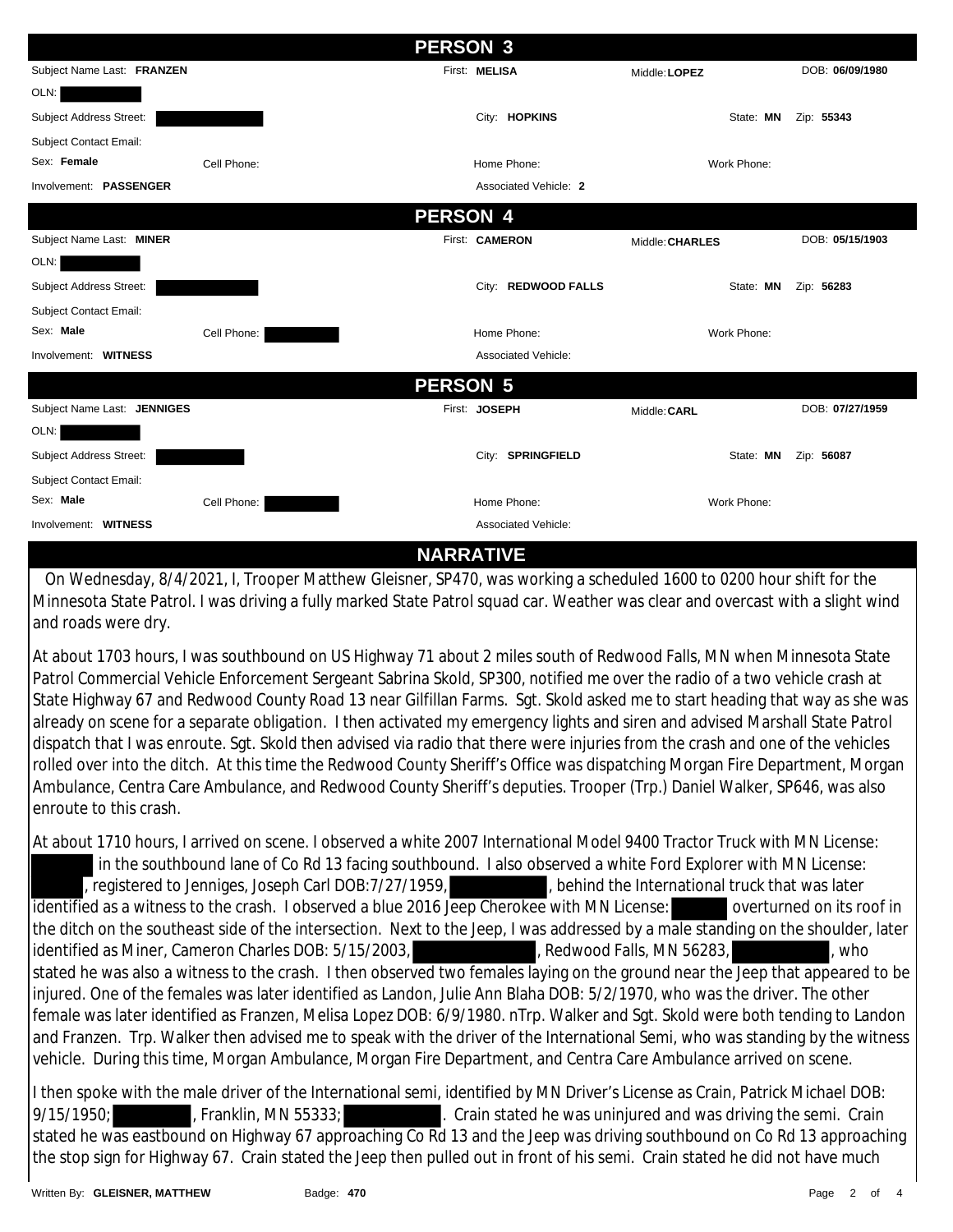time to react, but applied his brakes heavily, beginning to skid and swerving to the right to avoid the collision. Crain stated he was driving about 55 to 60 mph before the crash. Crain stated he does not remember completely, but did not see the Jeep stop completely. I then asked Crain if he had any damage to his semi. He pointed out driver's side damage to the cab as well as driver's side rear dual tire damage. Crain later stated his front axle of the rear dual tires had been dislocated. Crain also stated he wearing his seatbelt.

I then requested Marshall Dispatch to start a tow for the Jeep and began taking pictures of the scene following the path that each vehicle was traveling. There were heavy brake/skid marks in the eastbound lanes of Highway 67 approaching Co Rd 13. The main collision/impact zone appeared to be in the middle eastbound lane and southbound lane of the intersection. It then appeared that the Jeep continued to leave skid marks/scrape marks from the impact zone and carried southeast towards the stop sign for northbound Co Rd 13. The Jeep then hit the stop sign before rolling and overturning onto its roof into the ditch before final rest. The International semi then appeared to turn southbound onto Co Rd 13 and proceeded to heavily apply the brakes. This created more brake/skid marks in the southbound lane of Co Rd 13. The International then came to final rest in the southbound lane, just south of the Co Rd 13/Highway 67 intersection. I then painted the final rest of both vehicles, as well as the skid marks/brake marks.

The intersection of Highway 67/Co Rd 13 is a tar intersection. Highway 67 is diagonally offset to Co Rd 13, with shoulders. There is a standard stop sign and "stop ahead" sign for northbound and southbound Co Rd 13, when approaching Highway 67. There is also a electronic sign that reads "traffic approaching" with two flashing amber lights that is to warn both northbound and southbound Co Rd 13 traffic of approaching traffic on Highway 67. All signs, standard and electronic, appeared to be in working operating condition after the crash.

While searching the Jeep, Trp. Walker and I observed that both driver side and passenger side seatbelts were fully extended and showed marks of wear consistent with being used in a crash, indicating both Landon and Franzen were wearing their seatbelts at the time of the crash. All side curtain airbags were deployed, with blood splatter on the airbags indicating injury. There was also an open unsealed aluminum can of "White Claw Black Cherry" that was located inside the vehicle and a black backpack that was wet from the White Claw appearing that it was spilled. It was not determined if the White Claw container was a factor in the crash. Also located was a blue Yeti cooler with sealed, unopened alcohol containers inside.

I then took more pictures of the scene with the evidence painted. During this time, Trp. Walker left the scene and went to the Redwood Falls Carris Health Hospital to speak with Blaha and Franzen. Sgt. Skold was still at the scene completing a post-crash inspection on the International semi. TNT Towing of Redwood Falls also arrived to tow the Jeep from the scene to their impound lot.

At about 1857 hours, I cleared the scene and went to Redwood Falls Hospital to assist Trp. Walker. Once at the hospital, Trp. Walker asked me to finish the impound tow custody sheet for the Jeep and told me what Blaha's initial statements were. Trp. Walker stated Blaha provided a preliminary breath test (PBT) sample, which resulted in .000 alcohol in her system. Trp. Walker then advised that the alcohol containers may belong to Franzen. I then cleared the hospital.

I went to TNT Towing to complete a tow custody form and crash inventory of the Jeep. During my search, I located the empty White Claw Black Cherry alcohol container and an empty green 12 ounce aluminum can with Spanish writing on it saying "Cocktail de Fruits". I took possession of these items, took additional pictures, and placed them into evidence. I also found an Epi pen on the front passenger floor board, as well as an air freshener can. In the glovebox, I located a grey VHS tape sleeve. Inside the sleeve, I located a black Visa credit card with Blaha's name on it and paper money. I counted the paper money, which consisted of two \$50 bills, one \$20 bill, and five \$10 bills, totaling \$170 dollars. I then took pictures of both items. I then located a black bag on the passenger floorboard with medical supplies in it. In one of the zip lock bags inside the black bag, I noticed a pill bottle container with no markings on it, full of random pills, some looking to be consistent with Ibuprophen. The bag appeared to be a first aid kid. In the backseat, I located another black credit card with Blaha's name on it as well as a silver iMac Apple lap top computer, both laying in the back seat. There was nothing else to inventory in the vehicle. Trp. Walker then advised me the insurance for the Jeep was in the swing down locked compartment above the rear view mirror. I located an expired Progressive Insurance card with Policy # and provided the information to Trp. Walker.

I then cleared the tow yard.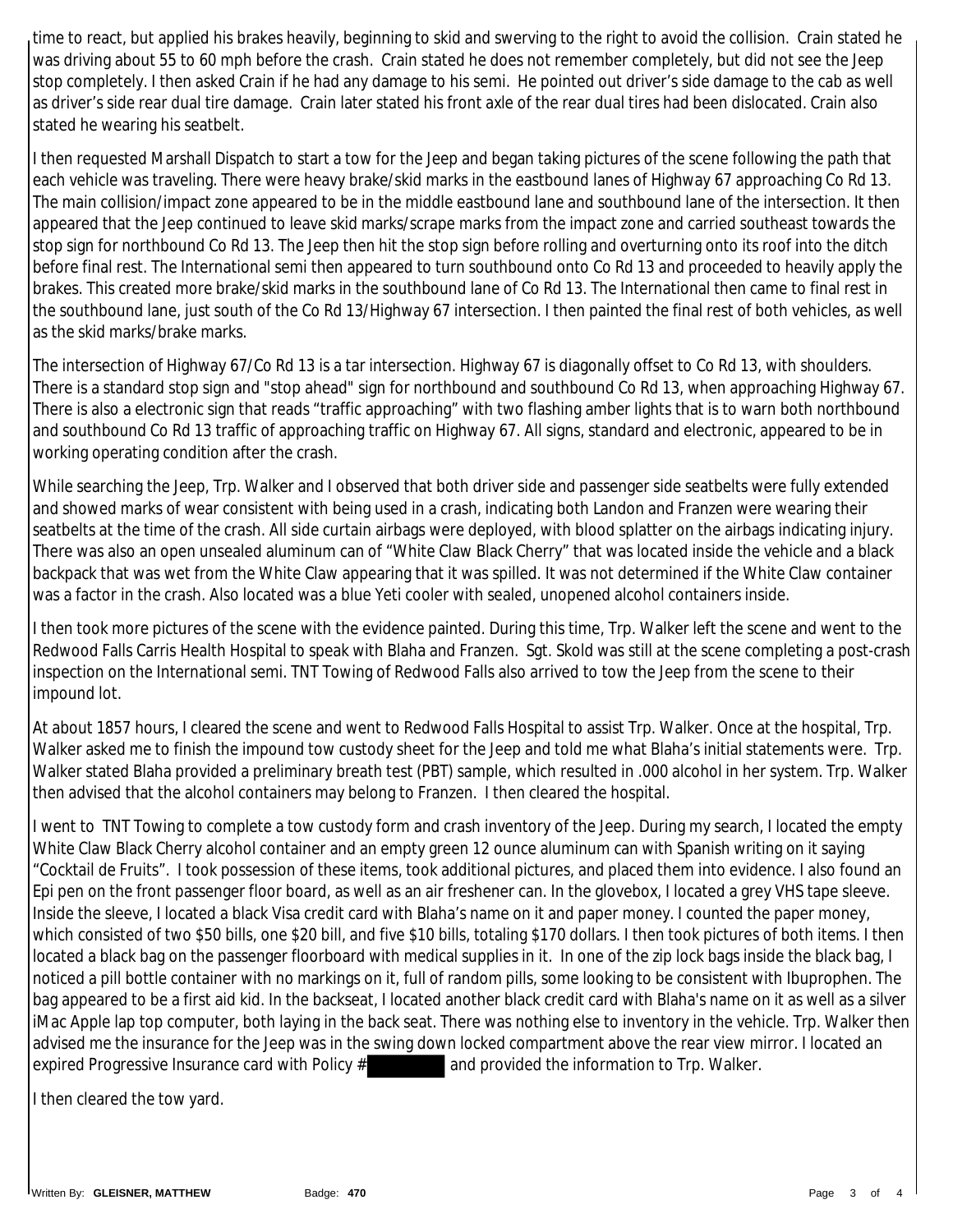## **ATTACHMENT 1**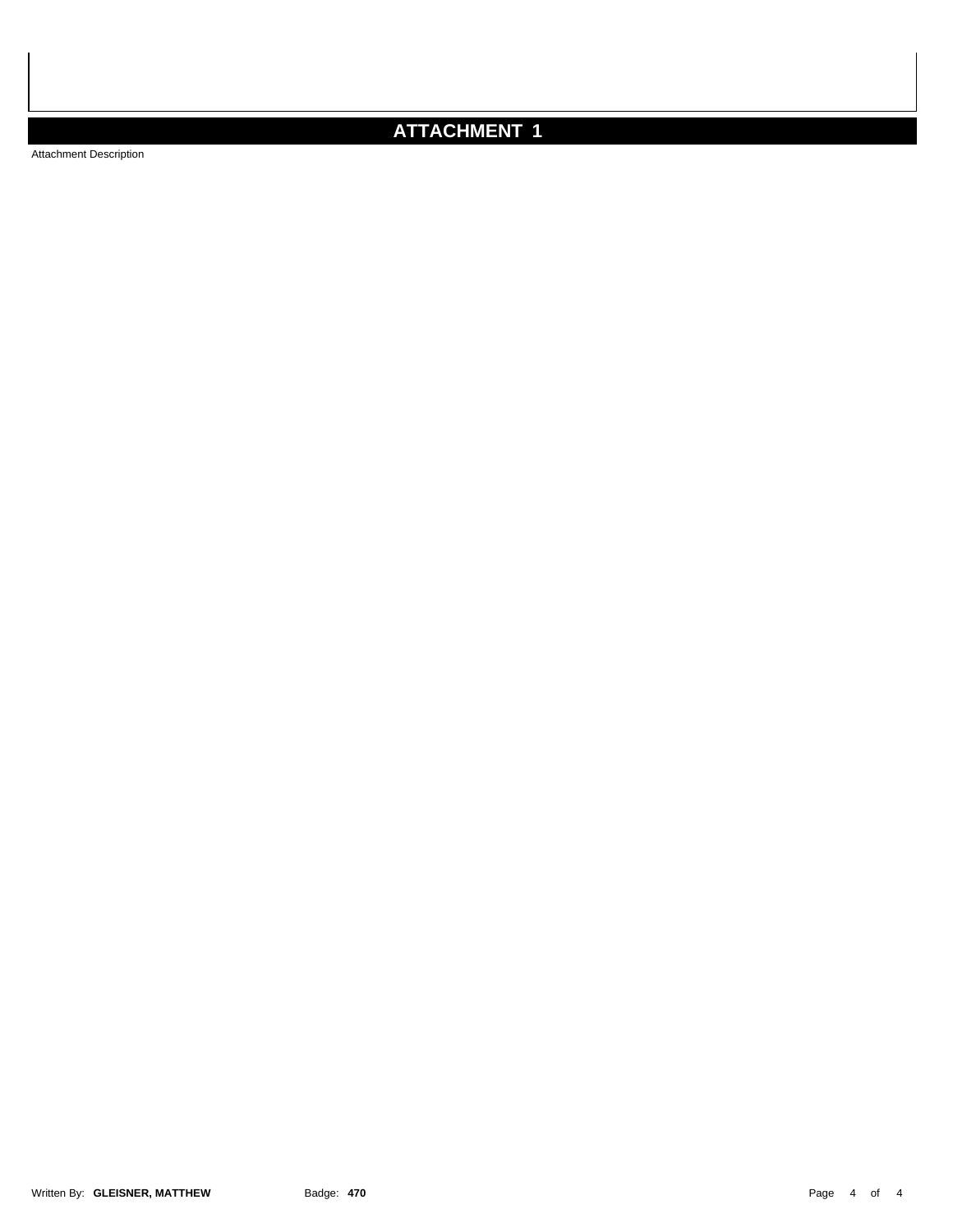| <b>Report Type</b> |  |
|--------------------|--|
| <b>PRIMARY</b>     |  |



# **FIELD REPORT MINNESOTA STATE PATROL**

Case #: **21301296**

| In-Custody? NO<br>CAD Event: P210374353            |                      |                       | Incident Date: 08/04/2021         |             | Incident Time: 17:00     |
|----------------------------------------------------|----------------------|-----------------------|-----------------------------------|-------------|--------------------------|
| Nature of Incident: 10-52, 2 VEH, 1 ROLLED         |                      |                       |                                   |             |                          |
| District: MARSHALL<br>Station: 2340                | County: REDWOOD      |                       | Municipality/Twp: THREE LAKES TWP |             |                          |
| Location: 27895 67 HWY A64 THRL: EST               |                      |                       | Citation #:                       |             |                          |
| Written By: SKOLD, SABRINA                         |                      |                       | Badge: 300                        |             | Report Date 08/04/2021   |
|                                                    | <b>VEHICLE 1</b>     |                       |                                   |             |                          |
| Vehicle License No:                                |                      |                       |                                   | State: MN   |                          |
| Make: JEEP - JEP<br>Model: CHEROKEE SPORT          | Year: 2016           |                       | Color: BLUE - BLU                 | VIN:        |                          |
| Owner Name Last: LANDON                            | First: JULIE         |                       | Middle: ANN BLAHA                 |             | DOB: 05/02/1970          |
| Owner Address Street:                              |                      | City: RAMSEY          |                                   | State: MN   | Zip: 55303               |
| Owner Contact Email:                               |                      |                       |                                   |             |                          |
| Cell Phone:                                        | Home Phone:          |                       | Work Phone:                       |             |                          |
| Enter Commercial Motor Carrier:                    |                      |                       |                                   |             |                          |
|                                                    |                      |                       |                                   |             |                          |
|                                                    | <b>VEHICLE 2</b>     |                       |                                   |             |                          |
| Vehicle License No:                                |                      |                       |                                   | State: MN   |                          |
| Make: INTERNATIONAL - INTL<br>Model: 9400          | Year: 2007           |                       | Color: WHITE - WHI                | VIN:        |                          |
| <b>Business Name: KERKHOFF</b>                     |                      |                       |                                   |             |                          |
| Owner Address Street:                              |                      | City: MORGAN          |                                   | State: MN   | Zip: 56266               |
| Owner Contact Email:                               | Home Phone:          |                       | Work Phone:                       |             |                          |
| Cell Phone:<br>Enter Commercial Motor Carrier: YES |                      |                       |                                   |             |                          |
|                                                    |                      |                       |                                   |             |                          |
|                                                    | <b>Motor Carrier</b> |                       |                                   |             |                          |
| Motor Carrier Name: KERKHOFF TRUCKING INC          |                      |                       |                                   |             |                          |
| Address: Street:                                   |                      | City: MORGAN          |                                   | State: MN   | Zip: 56266               |
| Carrier Contact Name: Last: KERKHOFF<br>DOT#:      |                      | First:                |                                   | Middle:     |                          |
| Carrier Contact: Email:                            |                      |                       |                                   |             |                          |
| Cell Phone:                                        | Home Phone:          |                       | Work Phone:                       |             |                          |
|                                                    | <b>PERSON 1</b>      |                       |                                   |             |                          |
| Subject Name Last: LANDON                          | First: JULIE         |                       | Middle: ANN BLAHA                 |             | DOB: 05/02/1970          |
| OLN:                                               |                      |                       |                                   |             |                          |
| Subject Address Street:                            |                      | City: RAMSEY          |                                   |             | State: MN     Zip: 55303 |
| <b>Subject Contact Email:</b>                      |                      |                       |                                   |             |                          |
| Sex: Female<br>Cell Phone:                         |                      | Home Phone:           |                                   | Work Phone: |                          |
| Involvement: DRIVER                                |                      | Associated Vehicle: 1 |                                   |             |                          |
|                                                    | <b>PERSON 2</b>      |                       |                                   |             |                          |
| Subject Name Last: FRANZEN                         | First: MELISA        |                       |                                   |             | DOB: 06/09/1980          |
| OLN:                                               |                      |                       | Middle: LOPEZ                     |             |                          |
|                                                    |                      |                       |                                   |             |                          |
| Subject Address Street:                            |                      | City: HOPKINS         |                                   | State: MN   | Zip: 55343               |
| <b>Subject Contact Email:</b><br>Sex: Female       |                      |                       |                                   |             |                          |
| Cell Phone:                                        |                      | Home Phone:           |                                   | Work Phone: |                          |
| Involvement: PASSENGER                             |                      | Associated Vehicle: 1 |                                   |             |                          |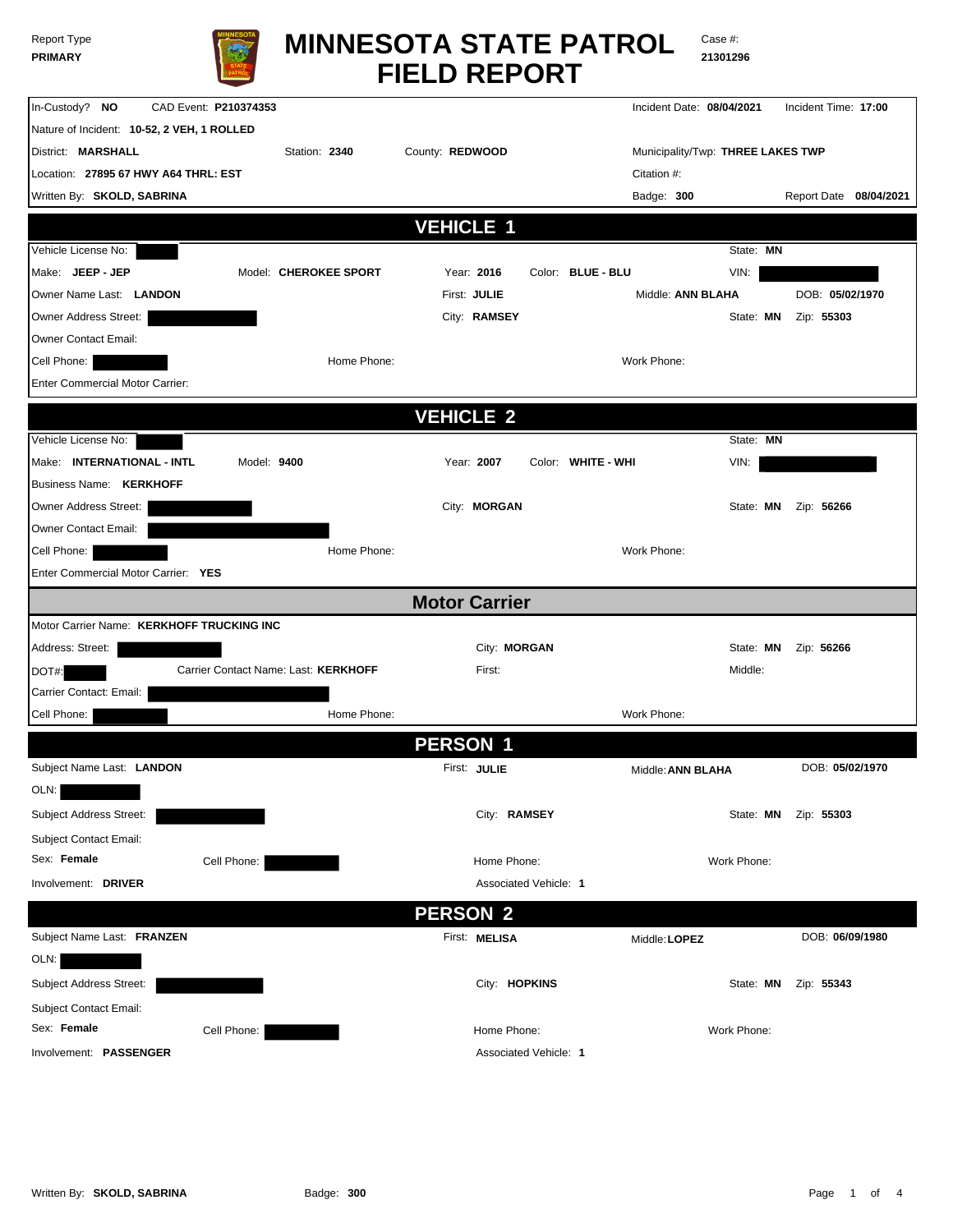|                          |              | <b>PERSON 3</b> |                       |                 |                 |
|--------------------------|--------------|-----------------|-----------------------|-----------------|-----------------|
| Subject Name Last: CRAIN |              |                 | First: PATRICK        | Middle: MICHAEL | DOB: 09/15/1950 |
| OLN:                     |              |                 |                       |                 |                 |
| Subject Address Street:  | 480 3RD ST S |                 | City: FRANKLIN        | State: MN       | Zip: 55333      |
| Subject Contact Email:   |              |                 |                       |                 |                 |
| Sex: Male                | Cell Phone:  |                 | Home Phone:           | Work Phone:     |                 |
| Involvement: DRIVER      |              |                 | Associated Vehicle: 2 |                 |                 |

### **NARRATIVE**

 On August 4, 2021 at approximately 5pm I, Sgt Sabrina Skold of the Minnesota State Patrol was working a detail at Farm Fest in Redwood County, MN on Minnesota Trunk Highway (MNTH) 67.

The detail at Farm Fest was a contracted traffic control detail on MNTH 67 at the uncontrolled main Farm Fest entrance/exit, about 1/2 mile north of the intersection of Redwood County Road (RWCR) 13 and MNTH 67.

I had just finished directing traffic and clearing most of the vehicles out of the parking lot and had pulled into the parking are to use the restroom. As I exited my squad car, I observed two people running towards my squad car. I heard them say there was a crash right there (as they pointed to the intersection of MNTH 67 and RWCR 13). The male stated it was a vehicle vs semi. I advised Marshall dispatch and the troopers working in the station of the crash.

I proceeded to the intersection with my lights activated and observed numerous vehicles parked on the shoulder of MNTH 67 and people running to the southwest corner of the intersection. I observed a semi truck that was half on the road and half on the shoulder facing south on RWCR 13 and a passenger vehicle in the ditch on its roof in the southwest corner of the intersection. I observed black skid marks on MNTH 67 in the south bound lane that then turned onto RWCR 13, stopping at the semis back tires.

I observed a blue SUV on its roof in the ditch and a female with a red shirt laying on the ground a few feet away from the vehicle. I approached the female on the ground and observed blood coming from her nose. She was trying to call or text someone as I walked up. I asked her if she was okay and advised her not to move until EMS arrived to check her. She stated there was another lady in the vehicle with her and when I looked over, the other female was also out of the vehicle and laying on the ground. There was a male party in a red shirt with an Ivanhoe Fire department logo on it. He stated he was a volunteer fire fighter and his name was Ben. I asked him to go over to the other female on the ground and make sure she doesn't move.

I noted the female in the red shirt had a name tag on her blouse stating her name was Melisa Franzen with the MN Senate District 49. I asked her what had happened and she stated she didn't know. Ms. Franzen was trying to get a hold of Ken, who was part of the DFL Party, but wasn't able to make contact with him. She then made a call to her husband Nate. I spoke with Nate and advised him that she was doing okay and was alert and conscious. I also advised him that Ms. Franzen would be transported from the crash scene by EMS and she would be going to the Redwood Falls Hospital.

I asked Ms. Franzen where they were coming from and she stated Farm Fest. She stated that she didn't know what direction they were coming from, she said she would need to look at the map. I asked her where they were going and she stated to an after party. Ms. Franzen advised me that she was an elected official and Julie (the driver) was the State Auditor.

I spoke with the other female, who was later identified as Julie Ann Blaha Landon DOB 5-2-1970. Ms. Landon was the driver of the passenger vehicle, but stated she doesn't remember what happened after leaving Farm Fest until now, as she was laying on the ground after the crash. I spoke with Ben and again advised him to make sure she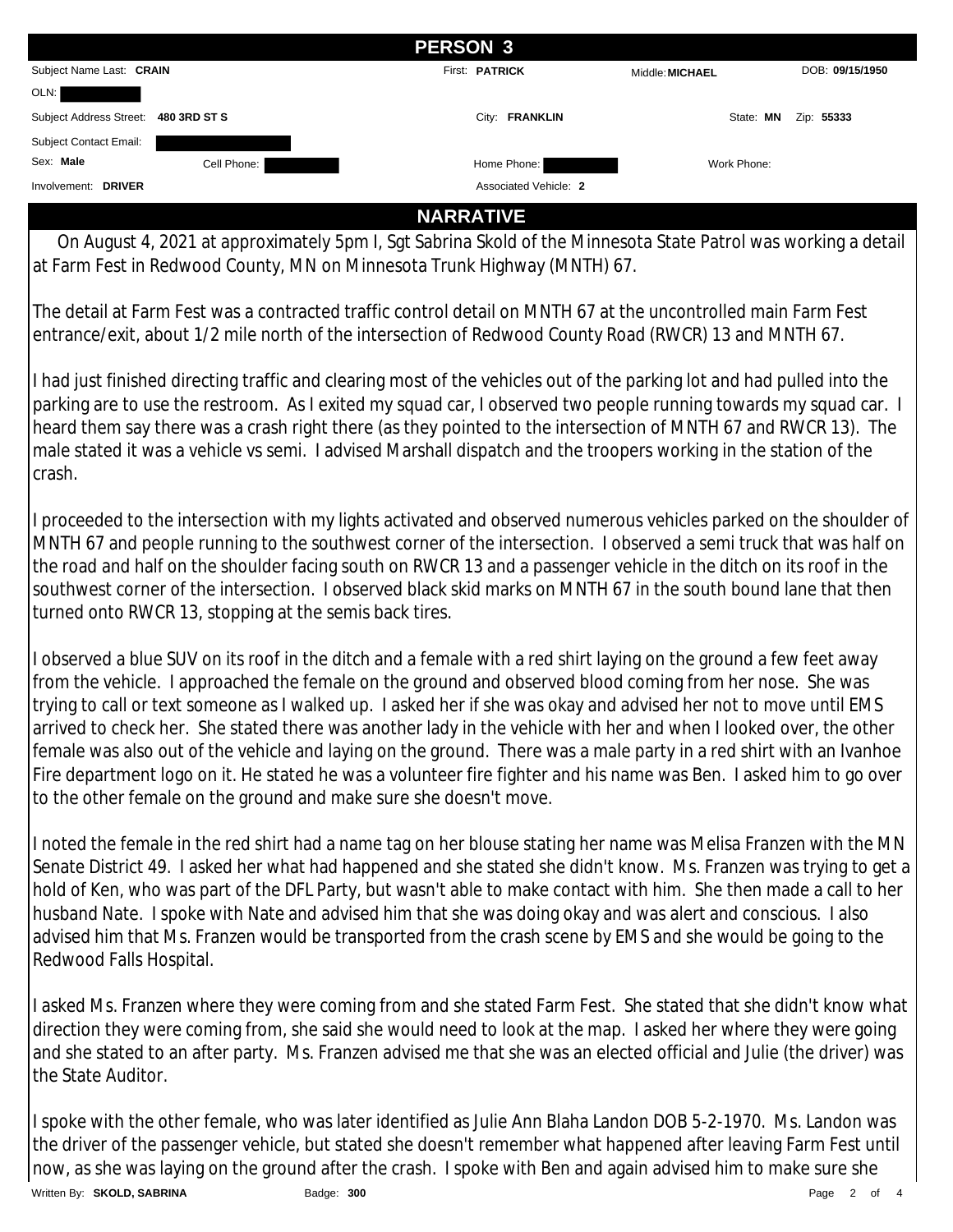didn't move until EMS arrives to assess her. It was determined there were no other occupants in the vehicle.

Trooper Daniel Walker and Trooper Matthew Gleisner arrived on scene and started taking information from witnesses who were on scene, in an attempt to clear out the traffic that was parked on the shoulders.

The Morgan Fire Department and Ambulance arrived on scene. The fire department assessed the vehicle and took over care for Ms. Landon, while the ambulance crew started assessing Ms. Franzen.

I helped the ambulance crew put the c-spine collar on Ms. Franzen and then assisted with rolling her and placing her on the backboard. She was then taken to the ambulance to continue their assessment. Ms. Franzen was able to call Ken from the DFL Party and I spoke with him and advised him what had occurred. He stated he was on his way to the scene.

I went to look for Ms. Franzen's black backpack that she requested out of the vehicle, which was in the back seat. I was stopped by a Morgan Firefighter and advised that he pulled the black backpack out of the vehicle and as he did so, a White Claw alcoholic beverage came out with the backpack and was spilling out. I advised the Morgan Firefighter to contact Trooper Walker, who was on scene investigating the crash about the alcoholic beverage that he located. I called Minnesota State Patrol Lieutenant Matthew Sorenson and advised him of the crash.

I stepped into the back of the Morgan Ambulance to verify that the black backpack that I had belonged to Ms. Franzen and she stated yes. I asked her for her phone number and she stated and her husband Nate's phone number was

I stepped into the Carris Health Ambulance and asked Ms. Landon for her phone number and she stated and when I requested contact information for a significant other, she stated his name was Roger Landon, but she couldn't recall his phone number without looking at her phone. I advised that her phone was in Ms. Franzen's backpack and she was taking it to the hospital with her.

I spoke with Ken who had arrived at the crash scene. I advised that the driver and passenger from the crash were being assessed by EMS and they would be transported to the Redwood Falls Hospital. I asked him to let EMS personnel do their job and he stated he will head to the hospital. I requested a phone number for Ms. Landon's significant other from Ken, as she couldn't recall it. One of the individuals with Ken stated, they would contact Mr. Landon and advise him of the crash. I advised them that Ms. Franzen had already made contact with her husband, Nate.

Trooper Walker asked if I was going to do to the post crash inspection on the semi or hold it until tomorrow. I advised him that I needed to contact my supervisor, Lieutenant Jean Cemensky and let her know what was going on. I spoke with Lt. Cemensky and advised her of the crash. She requested that I stay and complete the post crash inspection.

I spoke with the driver of the semi and advised him that I would be doing the post crash inspection this evening. The ambulances cleared and transported Ms. Franzen and Ms. Landon to the Redwood Falls Hospital.

I completed the post crash inspection on the white semi bearing Minnesota registration (2007 International semi), registered to Kerkhoff Trucking, Inc out of Morgan, MN. The driver of the semi was identified by his Minnesota drivers license, as Patrick Michael Crain DOB: 9-15-1950. Crain stated he was wearing his seatbelt and was not injured as a result of the crash. I followed the semi back to the truck shop, about a mile away and finished up my paperwork.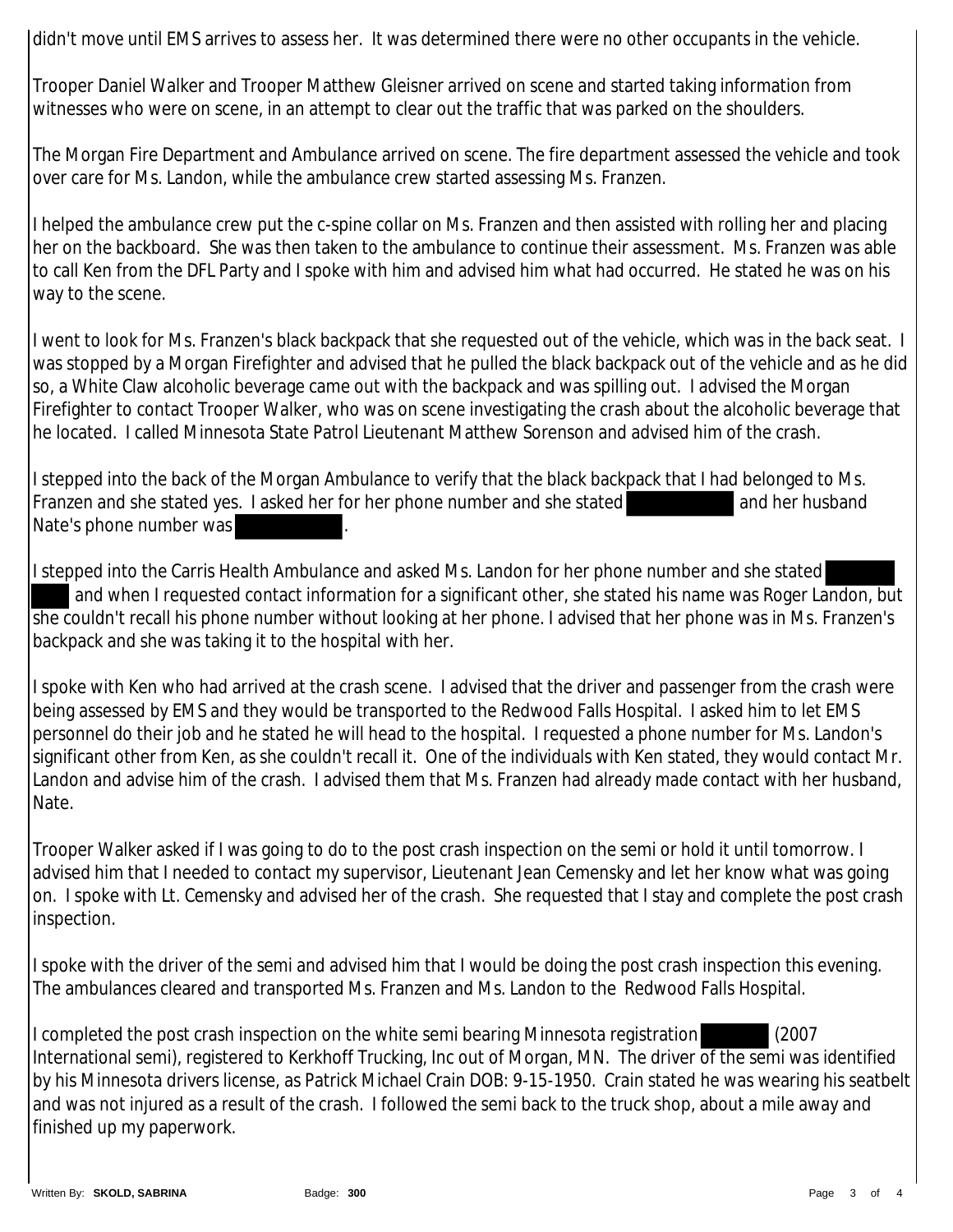After finishing the inspection, I headed to the Redwood Falls Hospital to speak with Trooper Daniel Walker, who was investigating the crash. Trooper Walker advised that Ms. Franzen had admitted that the White Claw beverage was hers from earlier in the day and was attached to her backpack. She stated she had forgot about it, but did not consume anything in the vehicle. Trp Walker told me that Ms. Franzen stated that Ms. Landon was driving the vehicle and they were traveling south on RWCR 13 and that they approached the stop sign, but didn't stop all the way and then proceeded into the intersection.

I spoke with Ms. Franzen to see how she was doing and she stated she was doing pretty good, but just couldn't believe they are walking away with hardly any injuries. Ms. Franzen stated she just has some bumps and bruises and was sore. She was holding an ice pack up to the left side of her mouth. Ms.Franzen's husband, Nate was in the room with her at the hospital.

I checked in with Ms. Landon, who was joking around with the nurse when I entered the room. Ms. Landon stated she was feeling fine and not in pain. Ms. Landon was just heading down to get some X-Rays, before the c-spine collar came off.

I cleared the hospital about 8:30pm.

## **ATTACHMENT 1**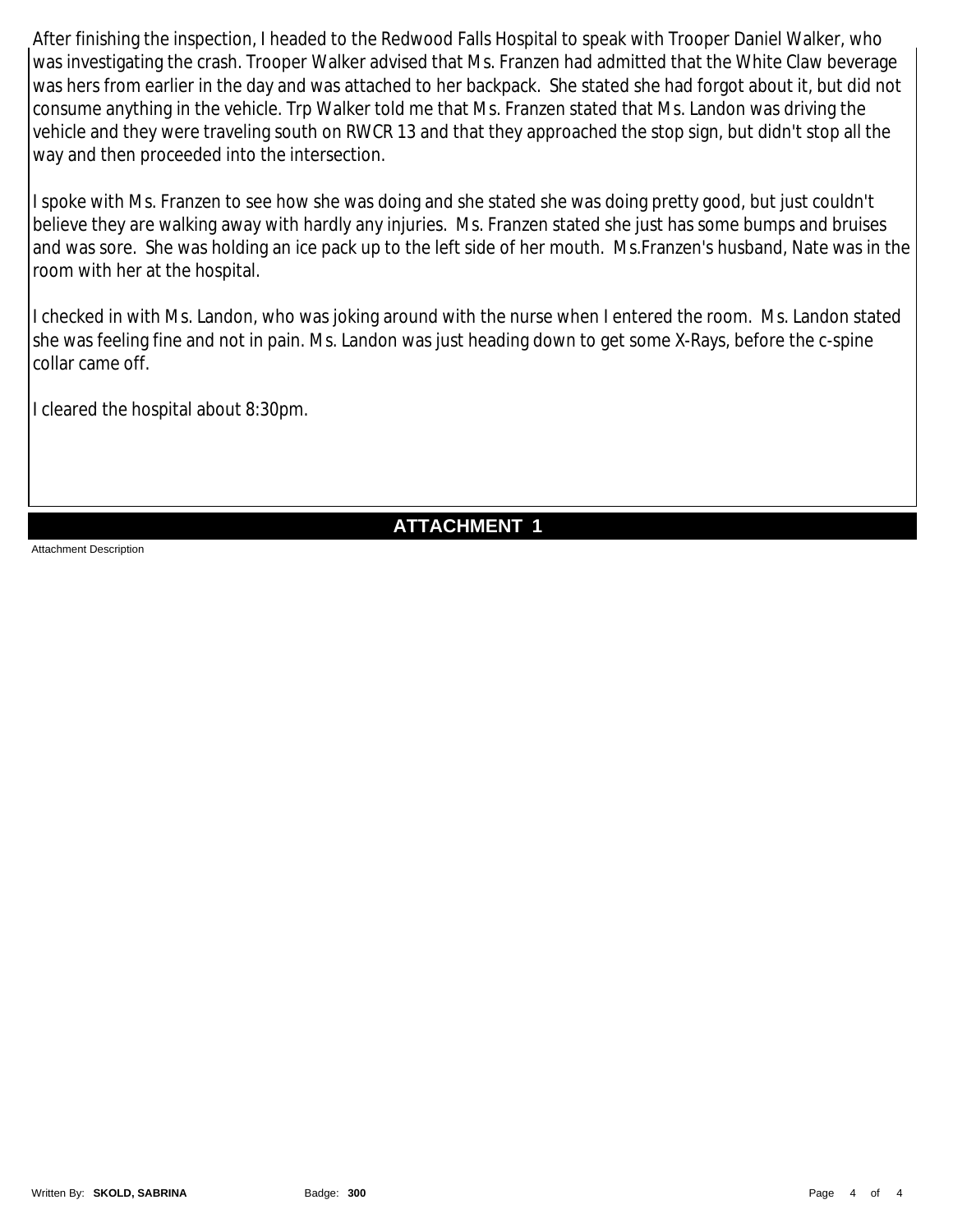| Report Type    |  |
|----------------|--|
| <b>PRIMARY</b> |  |



Case #: **21301296**

| In-Custody? NO                            | CAD Event: P210374353                                 |                       | Incident Date: 08/04/2021         | Incident Time: 17:03     |
|-------------------------------------------|-------------------------------------------------------|-----------------------|-----------------------------------|--------------------------|
|                                           | Nature of Incident: TWO VEHICLE PERSONAL INJURY CRASH |                       |                                   |                          |
| District: MARSHALL                        | Station: 2340                                         | County: REDWOOD       | Municipality/Twp: THREE LAKES TWP |                          |
| Location: 27895 67 HWY A64 THRL: EST      |                                                       |                       | Citation #:                       |                          |
| Written By: WALKER, DANIEL                |                                                       |                       | Badge: 646                        | Report Date 08/04/2021   |
|                                           |                                                       | <b>VEHICLE 1</b>      |                                   |                          |
| Vehicle License No:                       |                                                       |                       | State: MN                         |                          |
| Make: INTERNATIONAL - INTL                | Model: 9400                                           | Year: 2007            | Color: WHITE - WHI<br>VIN:        |                          |
| <b>Business Name: KERKHOFF TRKING INC</b> |                                                       |                       |                                   |                          |
| Owner Address Street:                     |                                                       | City: MORGAN          | State: MN                         | Zip: 56266               |
| <b>Owner Contact Email:</b>               |                                                       |                       |                                   |                          |
| Cell Phone:                               | Home Phone:                                           |                       | Work Phone:                       |                          |
| Enter Commercial Motor Carrier: YES       |                                                       |                       |                                   |                          |
|                                           |                                                       |                       |                                   |                          |
|                                           |                                                       | <b>Motor Carrier</b>  |                                   |                          |
| Motor Carrier Name: KERKHOFF TRUCKING INC |                                                       |                       |                                   |                          |
| Address: Street:                          |                                                       | City: MORGAN          |                                   | State: MN     Zip: 56266 |
| DOT#:                                     | Carrier Contact Name: Last: CRAIN                     | First: <b>PATRICK</b> |                                   | Middle: MICHAEL          |
| Carrier Contact: Email:                   |                                                       |                       |                                   |                          |
| Cell Phone:                               | Home Phone:                                           |                       | Work Phone:                       |                          |
|                                           |                                                       | <b>VEHICLE 2</b>      |                                   |                          |
| Vehicle License No:                       |                                                       |                       | State: MN                         |                          |
| Make: JEEP                                | Model: CHEROKEE                                       | Year: 2016            | Color: BLUE - BLU<br>VIN:         |                          |
| Owner Name Last: LANDON                   |                                                       | First: JULIE          | Middle: ANN BLAHA                 | DOB: 05/02/1970          |
| Owner Address Street:                     |                                                       | City: RAMSEY          | State: MN                         | Zip: 55303               |
| <b>Owner Contact Email:</b>               |                                                       |                       |                                   |                          |
| Cell Phone:                               | Home Phone:                                           |                       | Work Phone:                       |                          |
| Enter Commercial Motor Carrier: NO        |                                                       |                       |                                   |                          |
|                                           |                                                       |                       |                                   |                          |
|                                           |                                                       | <b>PERSON 1</b>       |                                   |                          |
| Subject Name Last: CRAIN                  |                                                       | First: <b>PATRICK</b> | Middle: MICHAEL                   | DOB: 09/15/1950          |
| OLN:                                      |                                                       |                       |                                   |                          |
| Subject Address Street:                   |                                                       | City: FRANKLIN        | State: MN                         | Zip: 55333               |
| Subject Contact Email:                    |                                                       |                       |                                   |                          |
| Sex: Male                                 | Cell Phone:                                           | Home Phone:           | Work Phone:                       |                          |
| Involvement: DRIVER                       |                                                       | Associated Vehicle: 1 |                                   |                          |
|                                           |                                                       | <b>PERSON 2</b>       |                                   |                          |
| Subject Name Last: LANDON                 |                                                       | First: JULIE          | Middle: ANN BLAHA                 | DOB: 05/02/1970          |
| OLN:                                      |                                                       |                       |                                   |                          |
| Subject Address Street:                   |                                                       |                       |                                   | Zip: 55303               |
|                                           |                                                       | City: RAMSEY          | State: MN                         |                          |
| Subject Contact Email:<br>Sex: Female     |                                                       |                       |                                   |                          |
|                                           | Cell Phone:                                           | Home Phone:           | Work Phone:                       |                          |
| Involvement: DRIVER                       |                                                       | Associated Vehicle: 2 |                                   |                          |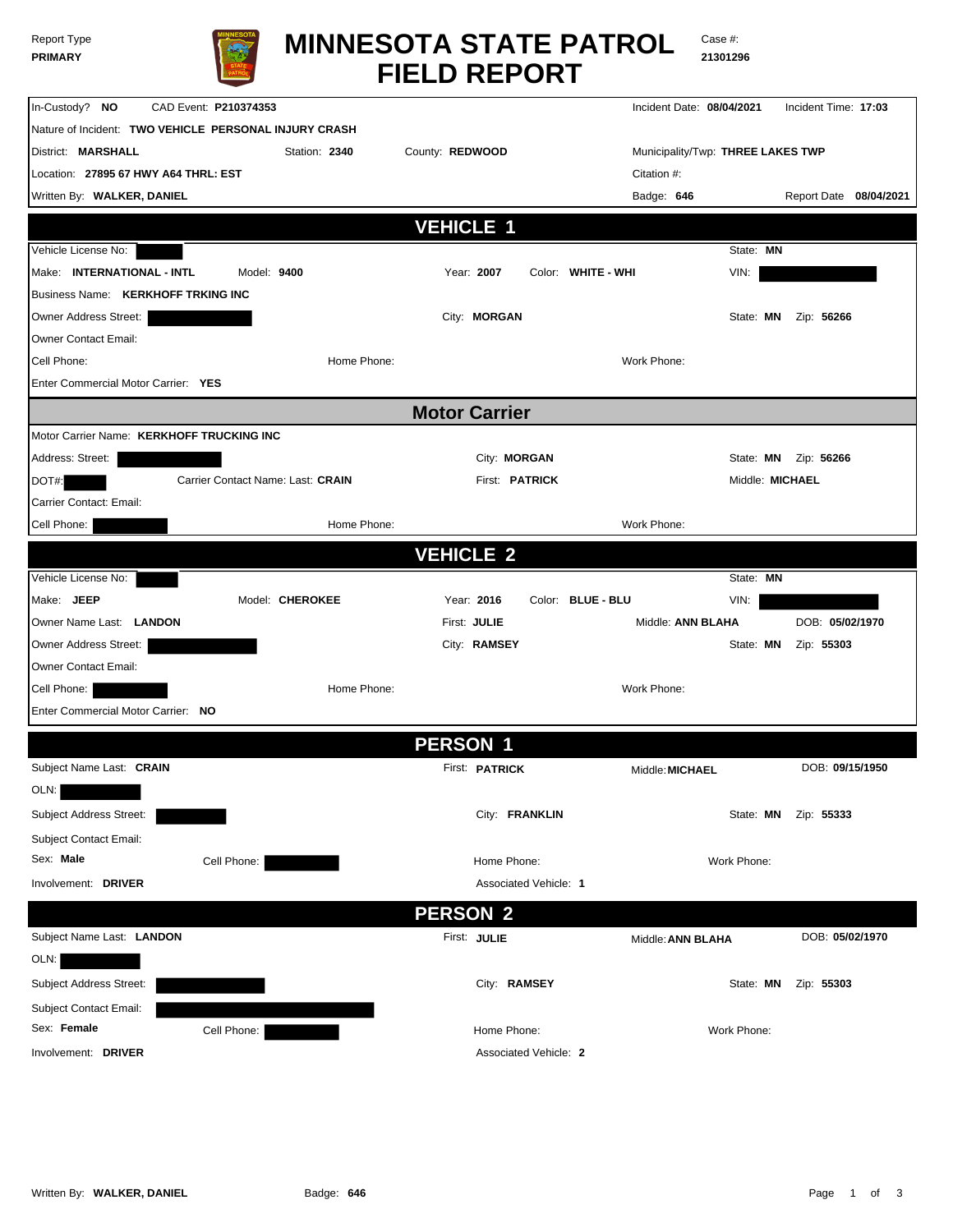|                             | <b>PERSON 3</b> |                       |                 |                 |
|-----------------------------|-----------------|-----------------------|-----------------|-----------------|
| Subject Name Last: FRANZEN  |                 | First: MELISA         | Middle: LOPEZ   | DOB: 06/09/1980 |
| OLN:                        |                 |                       |                 |                 |
| Subject Address Street:     |                 | City: HOPKINS         | State: MN       | Zip: 55343      |
| Subject Contact Email:      |                 |                       |                 |                 |
| Sex: Female                 | Cell Phone:     | Home Phone:           | Work Phone:     |                 |
| Involvement: PASSENGER      |                 | Associated Vehicle: 2 |                 |                 |
|                             | <b>PERSON 4</b> |                       |                 |                 |
| Subject Name Last: JENNIGES | First: JOE      |                       | Middle: CARL    | DOB: 07/27/1980 |
| OLN:                        |                 |                       |                 |                 |
| Subject Address Street:     |                 | City: SPRINGFIELD     | State: MN       | Zip: 56087      |
| Subject Contact Email:      |                 |                       |                 |                 |
| Sex: Male                   | Cell Phone:     | Home Phone:           | Work Phone:     |                 |
| Involvement: WITNESS        |                 | Associated Vehicle:   |                 |                 |
|                             | <b>PERSON 5</b> |                       |                 |                 |
| Subject Name Last: MINER    |                 | First: CAMERON        | Middle: CHARLES | DOB: 05/15/2003 |
| OLN:                        |                 |                       |                 |                 |
| Subject Address Street:     |                 | City: REDWOOD FALLS   | State: MN       | Zip: 56283      |
| Subject Contact Email:      |                 |                       |                 |                 |
| Sex: Male                   | Cell Phone:     | Home Phone:           | Work Phone:     |                 |
| Involvement: WITNESS        |                 | Associated Vehicle:   |                 |                 |

#### **NARRATIVE**

 On 8/4/2021 at approximately 1703 hrs, I, Trooper Daniel Walker badge 646 was working my regular scheduled shift 1400- 2400 hrs, I responded to a two vehicle personal injury crash on Highway 67 and Redwood County Road 13. A blue Jeep Cherokee traveling south on County Road 13 failed to yield the right of way to a white semi without a trailer, traveling east on Highway 67.

I arrived on scene at approximately 1709 hrs., Trooper Sabrina Skold badge 300 was already on scene when I arrived. Upon arrival, I observed a blue Jeep Cherokee on its roof in the ditch on the east side of County Road 13 and a white semi without a trailer parked on the west shoulder of County Road 13.

Trooper Skold was by the passenger side of the blue Jeep Cherokee with Minnesota license plate: . I spoke with the passenger, Melisa Lopez Franzen 06/09/1980, later identified by her Minnesota driver's license. I went to check on the driver of the Jeep Cherokee, Julie Ann Blaha Landon 05/02/1970, later identified by her Minnesota driver's license.

Blaha was with an off duty firefighter and was lying on the ground near the Jeep Cherokee. Blaha was conscious and had no complaints of pain. I asked Blaha what happened she stated that they were coming from Farm Fest and heading to another event.

Morgan Ambulance arrived on scene. I then spoke with Cameron Charles Miner 05/15/2003, who stated he witnessed the crash. Miner stated the white semi was traveling east on Highway 67 towards Morgan. Miner stated the Jeep Cherokee was traveling south on County Road 13. Miner said he was not sure if the Jeep Cherokee stopped at the stop sign. Miner was traveling west on Highway 67 at the time of the crash.

Trooper Mathew Gleisner badge 470 arrived on scene and spoke with the driver of the white semi license plate . The driver of the white semi, Patrick Michael Crain 09/15/1950, stated he was traveling east on Highway 67, when the Jeep Cherokee pulled out in front of him. Crain stated he was going highway speeds, 55-60 mph, at the time of the crash. The speed limit on Highway 67 in the area of the crash is 60 mph. Crain stated he tried to avoid the collision, slammed on his brakes and attempted to turn away from the Jeep Cherokee. Crain said he was coming from Central Bi and going back to Kerkhoff's trucking.

While checking the scene, I observed the stop sign at Highway 67 and County Road 13 (for northbound traffic) was knocked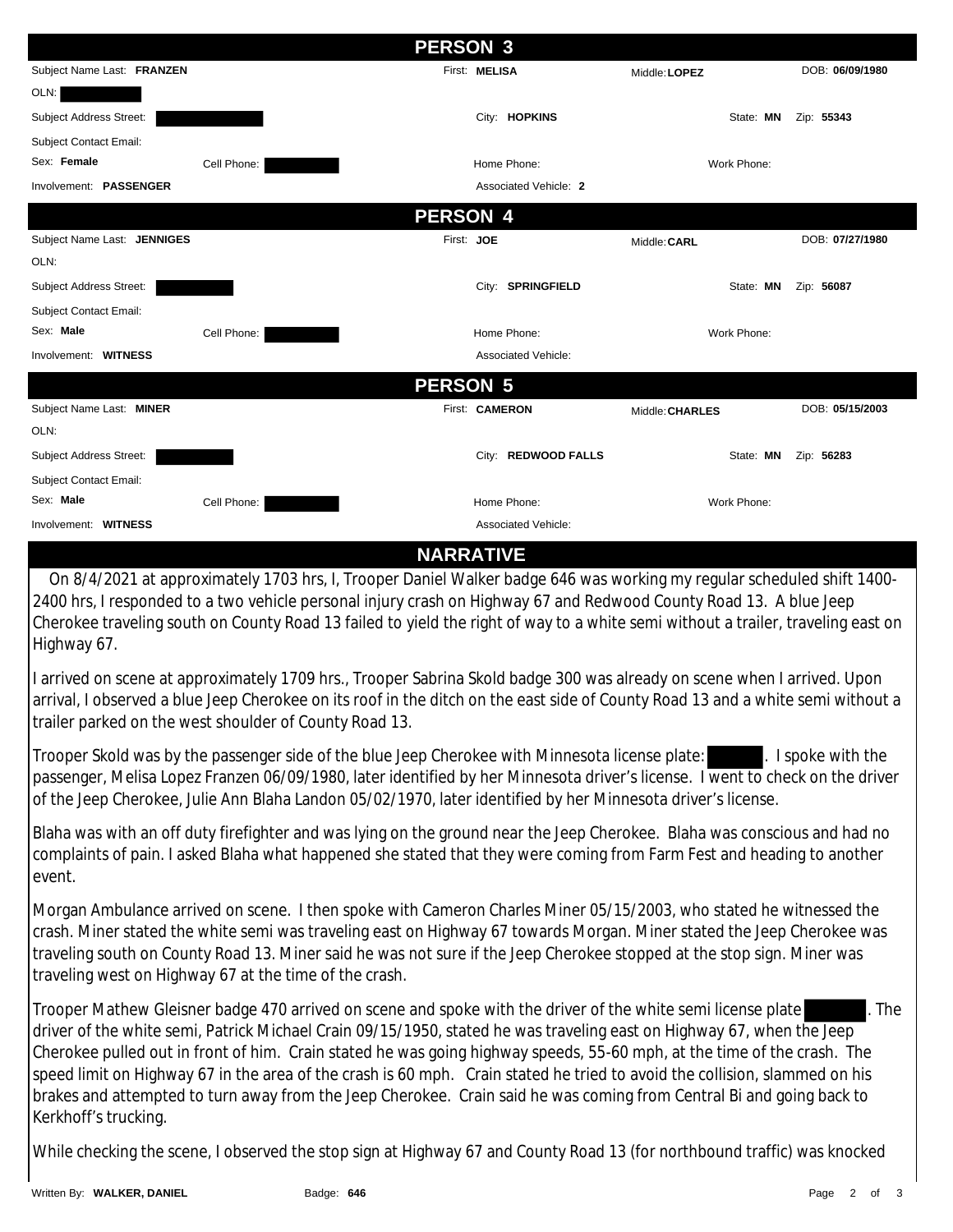down as a result of the crash. I contacted dispatch to notify MNDOT and advise them a temporary stop sign was needed at this location. I noted dark skid marks on Highway 67 from the white semi braking. I did not observe any brake marks from the Jeep Cherokee traveling south on County Road 13.

I spoke with a second witness Joe Carl Jenniges 07/27/1959, who stated he was behind the white semi at the time of the crash. Jenniges stated the white semi clamped on the brakes and started going sideways to avoid the collision.

After I spoke with Jenniges, a firefighter approached me and said when he went to retrieve a black backpack from the vehicle an opened White Claw was in the bag. The black back pack was located on the roof of the Jeep Cherokee towards the back seat. The firefighter said contents of the White Claw came out when he was retrieving the bag and it was still cold. I looked at the black bag and it appeared a small amount of the White Claw had come out of the can onto the bag. The White Claw can was cold to the touch. I also located a Yeti cooler in the back of the Jeep Cherokee with other alcoholic beverages.

I cleared the crash scene and arrived at the Redwood Hospital at approximately 1824 hours. At approximately 1852 hours, in Trauma Room 1 of the Redwood Hospital, I interviewed Blaha. Blaha stated she did not remember much from what happened at the crash. She stated she was driving and they were coming from Farm Fest and traveling to Ted Suss' Farm for a DFL fundraiser. Blaha was not sure exactly where Ted Suss' Farm was located, but she was using by her GPS. Blaha stated she was not familiar with the area. Blaha said she had taken a nap in her car at Farm Fest, because it had been a long day and she wanted to rest before they left for Ted Suss' Farm. Blaha said she takes a prescription . Blaha . Blaha stated she has taken it for years and does not affect her ability to drive. Blaha said she did not consume any alcoholic beverages at Farm Fest. When I I told her we located an opened White Claw in the vehicle, Blaha told me she had no idea it was in there. I asked Blaha if she was willing to take a pre-breathalyzer test (PBT) and she stated, "hell yes". PBT results were zero and I saw no signs of impairment from Blaha. Blaha told me the Yeti cooler and black backpack was Franzen's. Blaha stated Frazen had put all her things in the back of the vehicle before they left, but could not say for certain that everything went into the back hatch of the Jeep Cherokee.

After my interview with Blaha, I Interviewed Franzen at approximately 1910 hours in the Redwood Hospital Trauma Room 2. Franzen stated they were leaving Farm Fest for Ted Suss' in Lucan, MN. Frazen stated she was on a phone call with ear buds in and making comments about the phone call to Blaha. Frazen stated she remembered slowing, but was not sure if they came to a complete stop. Franzen stated she was not paying attention, because she was not driving. Franzen stated they had an hour before they were going to leave for Ted Suss' while at Farm Fest, so Blaha took a nap in the vehicle. Franzen stated Blaha was rested and ready to go. Franzen said that Blaha did not consume any alcohol while at Farm Fest. Franzen said she had two White Claws while they were at Farm Fest. Franzen stated the White Claw that was in the black back pack was empty and she just takes all her trash with her. Franzen stated the Yeti cooler and the black back pack were hers.

Franzen and Blaha were both treated at the Redwood Hospital for non-life threatening injuries. Franzen was released from the hospital. Blaha requested to stay at the hospital overnight as a precaution.

Assisting agencies were the Redwood County Sheriff's office, Morgan Fire/Ambulance and CentraCare Ambulance.

The Jeep Cherokee was towed to the TNT tow lot. Blaha gave permission for the DFL group that came to the hospital to collect her personal items out of the vehicle.

A post-crash inspection was completed by Trooper Skold.

I cleared Redwood Hospital at approximately 2213 hrs.

### **ATTACHMENT 1**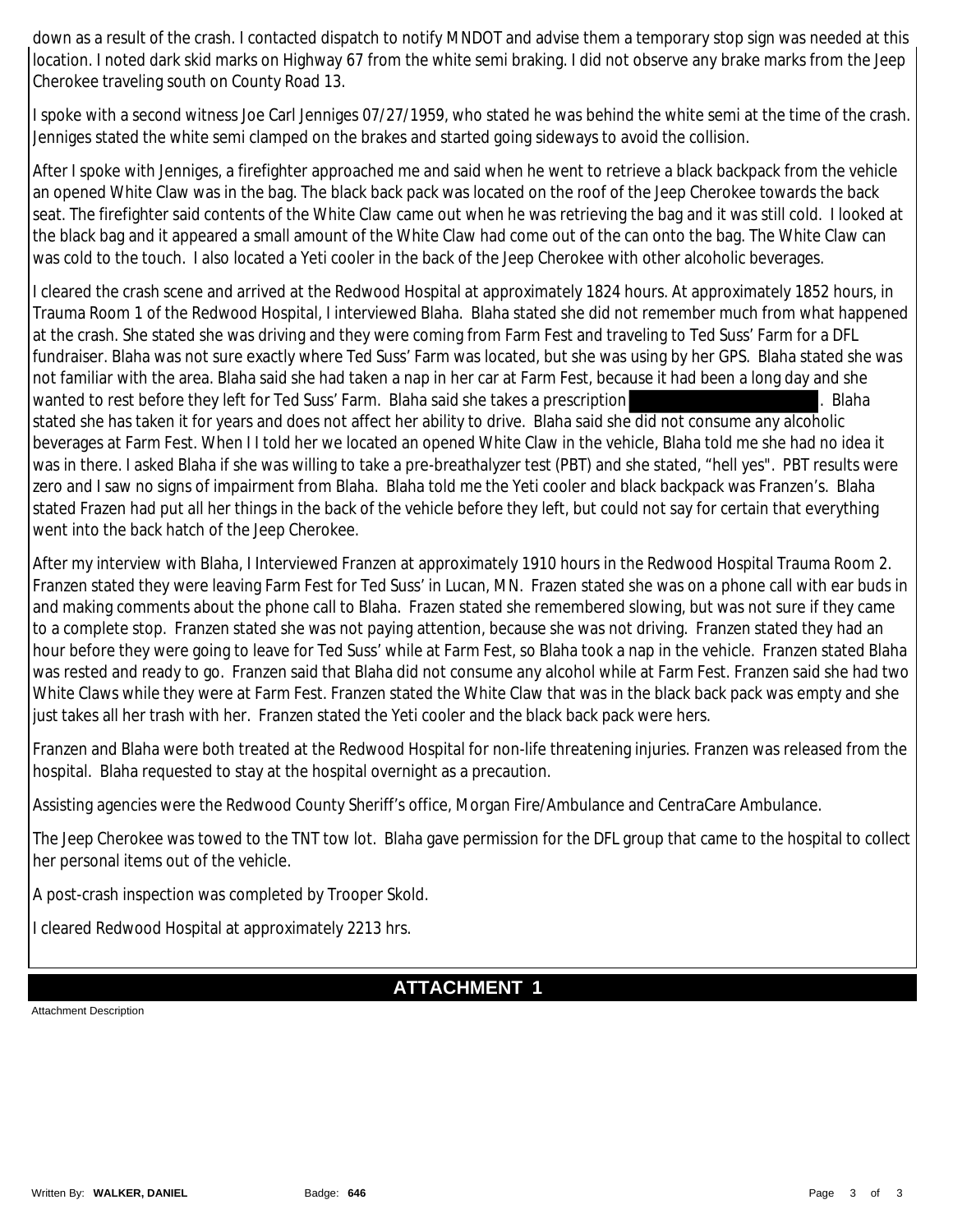| <b>Report Type</b> |  |
|--------------------|--|
| <b>PRIMARY</b>     |  |



# **FIELD REPORT MINNESOTA STATE PATROL**

Case #: **21301296**

| In-Custody? NO                                                                                                                                 | CAD Event: P210374728 |                                      |                      |                       |                    | Incident Date: 08/04/2021 |                                   | Incident Time: 17:00   |
|------------------------------------------------------------------------------------------------------------------------------------------------|-----------------------|--------------------------------------|----------------------|-----------------------|--------------------|---------------------------|-----------------------------------|------------------------|
| Nature of Incident: PCI-10-52                                                                                                                  |                       |                                      |                      |                       |                    |                           |                                   |                        |
| District: MARSHALL                                                                                                                             |                       | Station: 2340                        | County: REDWOOD      |                       |                    |                           | Municipality/Twp: THREE LAKES TWP |                        |
| Location: 27895 67 HWY A64 THRL: EST                                                                                                           |                       |                                      |                      |                       |                    | Citation #:               |                                   |                        |
| Written By: SKOLD, SABRINA                                                                                                                     |                       |                                      |                      |                       |                    | Badge: 300                |                                   | Report Date 08/04/2021 |
|                                                                                                                                                |                       |                                      | <b>VEHICLE 1</b>     |                       |                    |                           |                                   |                        |
| Vehicle License No:                                                                                                                            |                       |                                      |                      |                       |                    |                           | State: MN                         |                        |
| Make: INTERNATIONAL - INTL                                                                                                                     | Model: 9400           |                                      |                      | Year: 2007            | Color: WHITE - WHI |                           | VIN:                              |                        |
| <b>Business Name: KERKHOFF</b>                                                                                                                 |                       |                                      |                      |                       |                    |                           |                                   |                        |
| Owner Address Street:                                                                                                                          |                       |                                      |                      | City: MORGAN          |                    |                           | State: MN                         | Zip: 56266             |
| Owner Contact Email:                                                                                                                           |                       |                                      |                      |                       |                    |                           |                                   |                        |
| Cell Phone:                                                                                                                                    |                       | Home Phone:                          |                      |                       |                    | Work Phone:               |                                   |                        |
| Enter Commercial Motor Carrier: YES                                                                                                            |                       |                                      |                      |                       |                    |                           |                                   |                        |
|                                                                                                                                                |                       |                                      | <b>Motor Carrier</b> |                       |                    |                           |                                   |                        |
| Motor Carrier Name: KERKHOFF TRUCKING INC                                                                                                      |                       |                                      |                      |                       |                    |                           |                                   |                        |
| Address: Street:                                                                                                                               |                       |                                      |                      | City: MORGAN          |                    |                           | State: MN                         | Zip: 56266             |
| DOT#:                                                                                                                                          |                       | Carrier Contact Name: Last: KERKHOFF |                      | First:                |                    |                           | Middle:                           |                        |
| Carrier Contact: Email:                                                                                                                        |                       |                                      |                      |                       |                    |                           |                                   |                        |
| Cell Phone:                                                                                                                                    |                       | Home Phone:                          |                      |                       |                    | Work Phone:               |                                   |                        |
|                                                                                                                                                |                       |                                      | <b>PERSON 1</b>      |                       |                    |                           |                                   |                        |
| Subject Name Last: CRAIN                                                                                                                       |                       |                                      |                      | First: <b>PATRICK</b> |                    | Middle: MICHAEL           |                                   | DOB: 09/15/1950        |
| OLN:                                                                                                                                           |                       |                                      |                      |                       |                    |                           |                                   |                        |
| Subject Address Street:                                                                                                                        |                       |                                      |                      | City: FRANKLIN        |                    |                           | State: MN                         | Zip: 55333             |
| Subject Contact Email:                                                                                                                         |                       |                                      |                      |                       |                    |                           |                                   |                        |
| Sex: Male                                                                                                                                      | Cell Phone:           |                                      |                      | Home Phone:           |                    |                           | Work Phone:                       |                        |
| Involvement: DRIVER                                                                                                                            |                       |                                      |                      | Associated Vehicle: 1 |                    |                           |                                   |                        |
|                                                                                                                                                |                       |                                      |                      | <b>NARRATIVE</b>      |                    |                           |                                   |                        |
| On August 4, 2021 at approximately 5pm I, Sgt Sabrina Skold with Minnesota State Patrol assigned to the Commercial Vehicle Section was on duty |                       |                                      |                      |                       |                    |                           |                                   |                        |

working a detail event at Farm Fest in Redwood County, MN.

I was approached by some individuals, who advised me of a crash that occurred at the intersection of Minnesota Highway 67 and Redwood County road 13. The individuals advised they thought it was a semi vs car.

I proceeded to the intersection and noticed a semi that was bobtailing parked facing south halfway on the road on Redwood County road 13. I observed a passenger vehicle in the southeast ditch of the intersection.

I assisted in rendering aide to the individuals in the ditch. After all the individuals were treated and taken from the scene, I spoke with the semi driver.

I contacted Minnesota State Patrol Lieutenant Jean Cemensky and advised her of the crash, she advised me to stay on and to do the post crash inspection this evening.

Once all the emergency trucks and medical personal were clear of the scene, I started my post crash inspection on the semi.

The semi bearing Minnesota registration , came back to a 2007 International semi registered to Kerkhoff Trucking Inc out of Morgan, MN. The semi displayed the name Kerhoff Trucking Inc., with USDOT# on both sides of the vehicle. The vehicle also had unit number K-13 affixed to it and a Minnesota annual inspection from December 2020. The mileage on the semi was 1552944.

The driver of the vehicle was identified by his Minnesota driver's license photo as Patrick Michael Crain DOB: 9/15/1950. Crain had a valid commercial driver's license and valid medical card. I gathered the cab card, insurance, and log book from the driver. Crain stated he was not injured and was wearing his seatbelt at the time of the crash.

Crain stated he started his day out in Morgan, MN and then headed to Central Bi to pick up a trailer to start his day. Crain stated he stays within a 100 miles from the home base and just keeps paper logs for himself for his hours worked. Crain was heading south on Minnesota 67 towards Morgan, MN

Written By: **SKOLD, SABRINA Badge: 300 Page 1 of 2 Page 1 of 2 Page 1 of 2**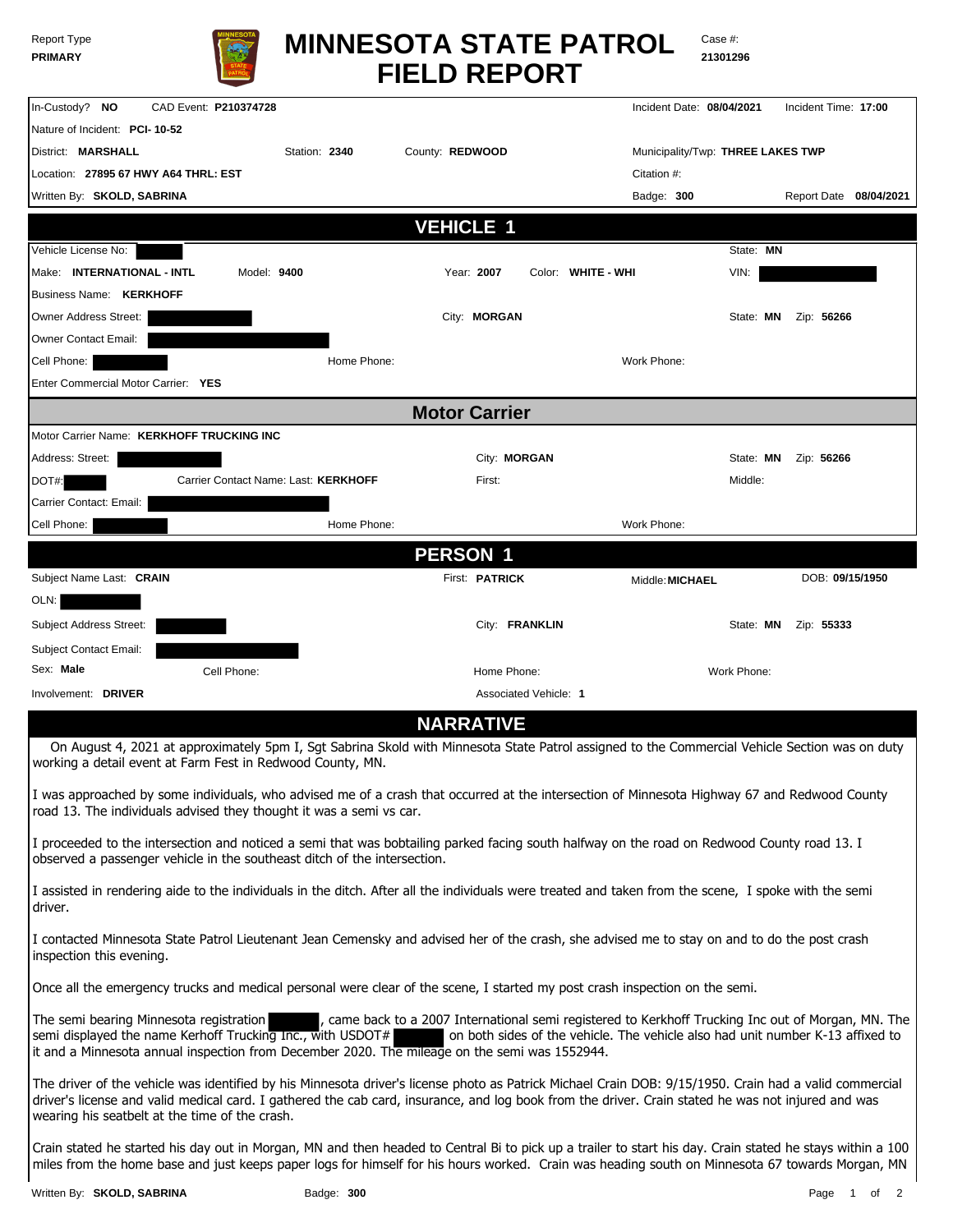to the shop, as he was done for the day. His last load was from Marshall, MN to Central Bi in Redwood Falls, MN.

During my inspection I noted the following violations: Post crash:

-#2 axle pushed out of normal position, axle moved to the right, #2L sheered axle pin

-#2 Left brake chamber audible air leak from chamber(ruptured diaphragm)

-#3Left brake chamber audible air leak from chamber-non manufactured hole

-#2 left outside dual tire has a cut in the sidewall and can see cords in the cut

-Left side battery box under drivers door(under step) there are 4 battery's and the 2nd one on the outside is leaking on the bottom corner

-under hood on the left side, hydraulic leak from connection

Owner Joel Kerkhoff arrived on scene and had the driver drive the vehicle back to his shop, which was about 1 mile away from crash scene. Crain took the back gravel roads to the house with me following. You could see the drive tires move and driver stated he could really feel the truck pulling. The semi was placed out of service at the shop on Porter Ave.

Inspection # MN0ADS000767 Photos taken of semi Inspection audio and video recorded from squad camera

**ATTACHMENT 1**

Attachment Description MN0ADS000767

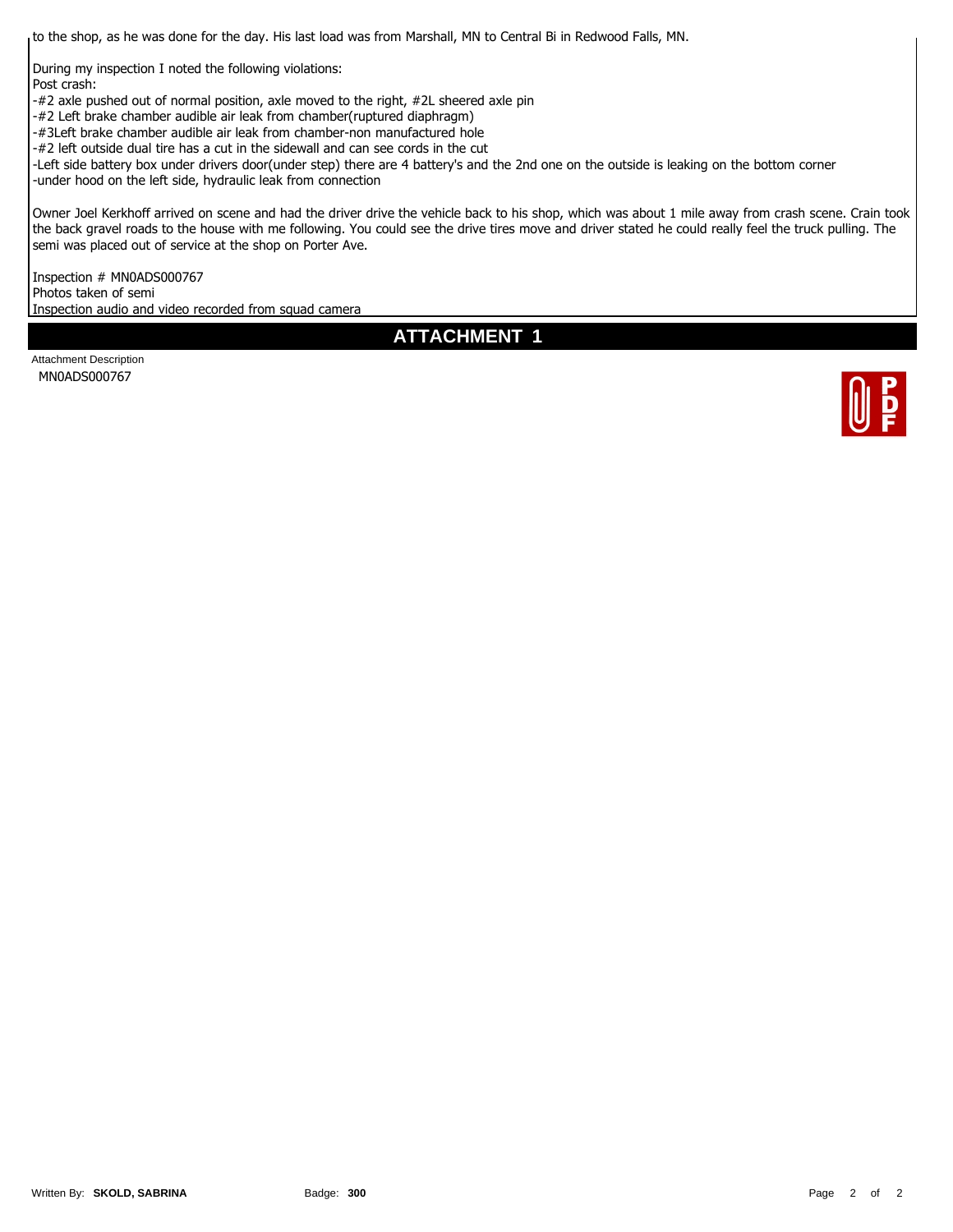| Report Type         |
|---------------------|
| <b>SUPPLEMENTAL</b> |



**FIELD REPORT MINNESOTA STATE PATROL**

Case #: **21301296**

| In-Custody? NO                               | CAD Event: P210374353 |               |                 | Incident Date: 08/04/2021         | Incident Time: 17:03   |  |
|----------------------------------------------|-----------------------|---------------|-----------------|-----------------------------------|------------------------|--|
| Nature of Incident: TAPED WITNESS STATEMENTS |                       |               |                 |                                   |                        |  |
| District: MARSHALL                           |                       | Station: 2340 | County: REDWOOD | Municipality/Twp: THREE LAKES TWP |                        |  |
| Location: 27895 67 HWY A64 THRL: EST         |                       |               |                 | Citation #:                       |                        |  |
| Written By: GLEISNER, MATTHEW                |                       |               |                 | Badge: 470                        | Report Date 08/05/2021 |  |
|                                              |                       |               |                 |                                   |                        |  |

#### **NARRATIVE**

 On Wednesday, 8/4/2021, I, Trooper Matthew Gleisner, SP470, conducted a telephone interview with witness Miner, Cameron Charles DOB: 5/15/2003, 507-217-7844, 324 Sunrise Blvd, Redwood Falls, MN 56283. I was in my squad at the Redwood County Sheriff's Office while conducting this interview. This interview began at 2055 hours with voluntary consent from Miner.

Miner stated he was westbound on Highway 67 approaching Redwood County Road 13 when he observed the crash. Miner stated weather was clear and roads were dry. Miner stated the semi was eastbound on Highway 67 and the Jeep was southbound on Redwood County Road 13. Miner stated the Jeep didn't exactly roll through the stop sign, but slowed down to about 3mph and paused for about five seconds before continuing through the intersection. Miner stated the semi appeared to slow down from 50mph before hitting the brakes. The semi then struck the Jeep in the passenger side, causing the Jeep to spin out. Miner could tell the semi was braking heavily due to the brake marks he observed afterwards, as well as the worn out tires from braking. Minor stated there was no swerving maneuvers to avoid the crash and the semi didn't have much of a reaction time. Miner stated he didn't notice any other distractions and that there were no traffic control devices for Highway 67, but there were traffic control devices for Co Rd 13. Miner stated he was the first person to approach the Jeep and noticed two females inside the Jeep hanging from their seatbelts, conscious and talking. Miner had nothing more to add or say. This recorded interview was concluded at 2109 hours.

At about 2122 hours, I conducted a telephone interview with Jenniges, Joseph Carl DOB: 7/27/1959, Springfield, MN 56187, This interview was given under voluntary consent and was audio tape recorded. Jenniges stated he was eastbound on Highway 67 in a white Ford Explorer following about a quarter of a mile behind the semi. Jenniges stated weather was clear/overcast and roads were dry. Jenniges stated he had been following the semi from Redwood Falls to the crash scene, but noticed the semi about 3 or 4 miles prior. Jenniges stated the semi had been driving at the posted speed limit as Jenniges was too and he was maintaining a consistent speed and distance behind it. Jenniges stated he observed the Jeep southbound on Co Rd 13 approaching the intersection and slowing down, but didn't necessarily see it stop. Jenniges stated the semi then hit its brakes hard, causing it to skid sideways, with its taillights skidding towards the center line and its headlights towards the south ditch. Jenniges stated the semi appeared to be steering to the right to avoid the crash and thought the semi was successful in doing so. After the semi turned off onto Co Rd 13, Jenniges then noticed the Jeep overturned in the ditch and realized the two vehicles did hit. Jenniges stated the semi's brake lights were activated while it braked. Jenniges had nothing more to add or say. This phone interview was concluded at 2137 hours.

On Thursday, 8/5/2021 at about 1720 hours, I conducted a telephone interview with Morgan Fire Department Assistant Chief Justin Blomeke. This phone call was audio taped. Chief Blomeke stated he discovered the open container of "White Claw Black Cherry" in the Jeep at the scene of the crash. Blomeke stated he was looking for a black backpack that someone needed out of the vehicle. Blomeke stated he opened up the drivers door and found th backpack behind the driver's seat on the roof of the car near the "B" pillar. Blomeke stated he grabbed the backpack strap and pulled it out. He then stated the can of White Claw came out with it and spilled all over the backpack and himself. Blomeke stated the backpack was zipped up, indicating the White Claw container was not inside the backpack. Blomeke guessed that the contents of the can was pretty full due to how much spilled out. Blomeke also stated the can was very cold, indicating it was opened very recently. Blomeke had nothing more to say about the discovery. This phone interview was concluded at about 1724 hours.